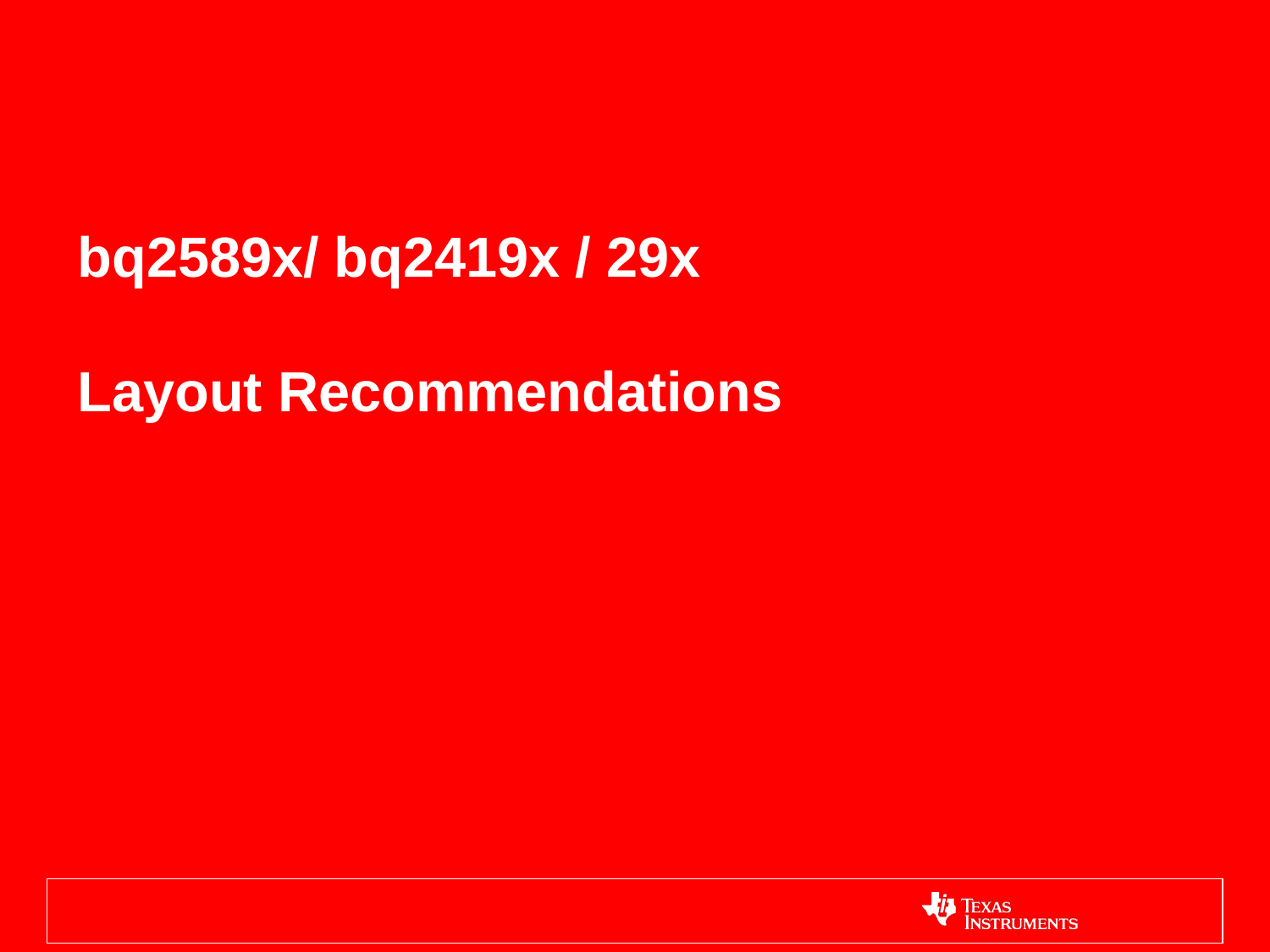- PCB layout guidance
	- 1. Component placement priority

1. Cin(VBUS & PMIC) first  $> 2$ . BTST cap  $> 3$ . REGN cap  $> 4$ . Inductor  $> 5$ . Csys  $> 6$ . C<sub>BAT</sub>  $> 7$ . others for signals

2. key consideration is to minimize high current path loop



 3. Route analog ground separately from power ground. Connect analog ground and connect power ground separately. Connect analog ground and power ground together using power pad as the single ground connection point. Or using a 0Ω resistor to tie analog ground to power ground.

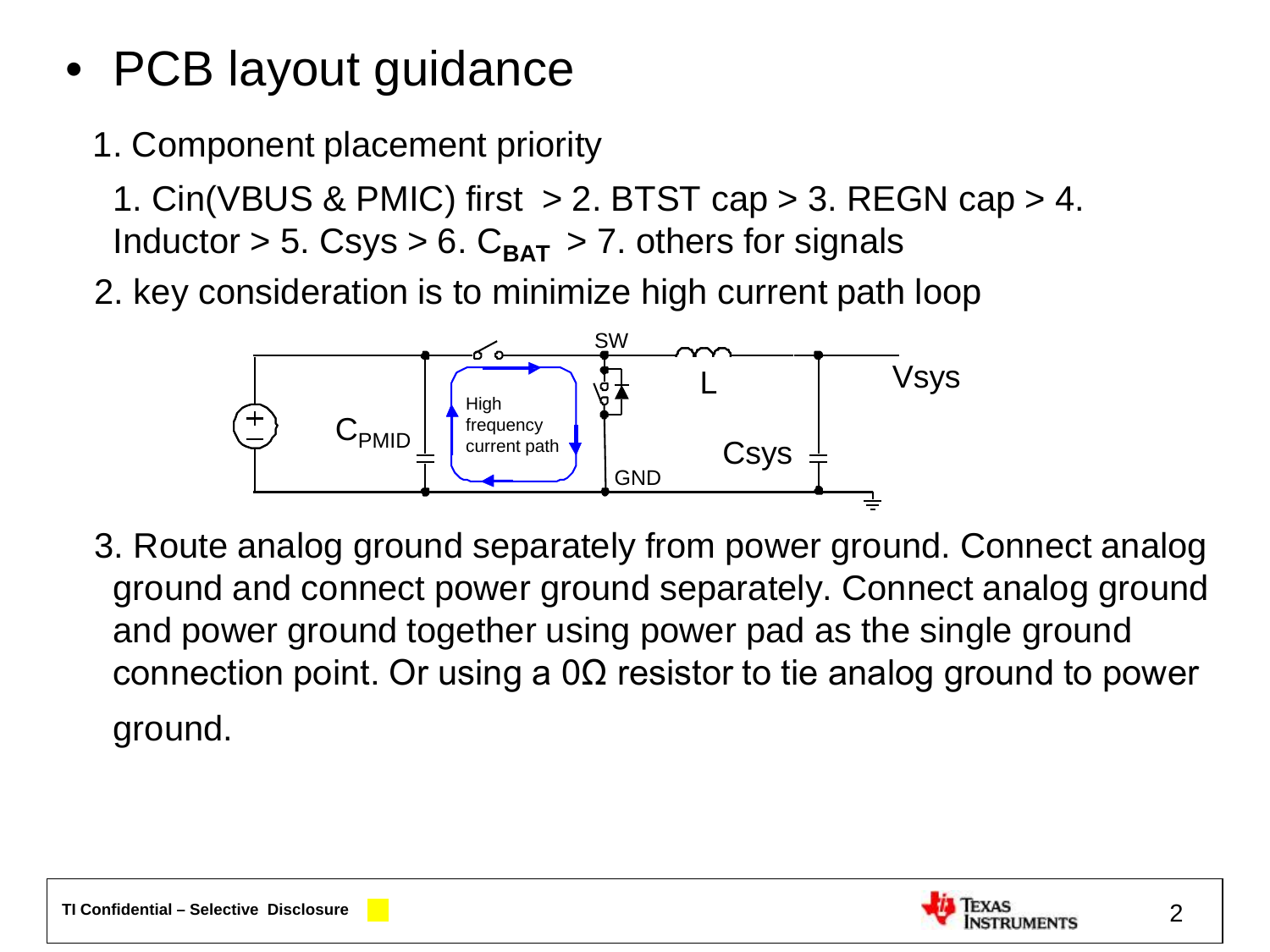• PCB layout guidance

4. Thermal pad needs to follow the datasheet land pattern.





3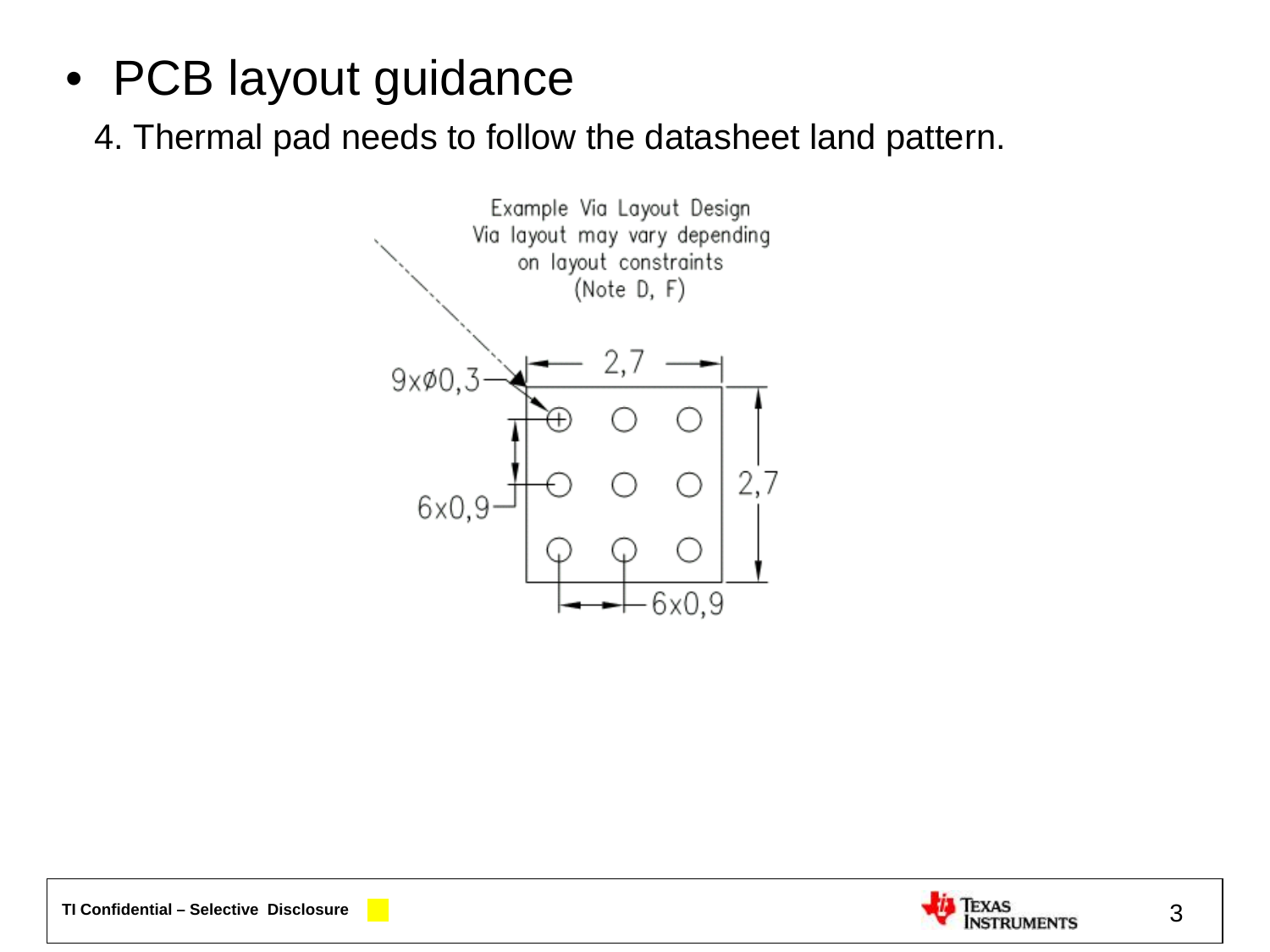

**TI Confidential – Selective Disclosure**

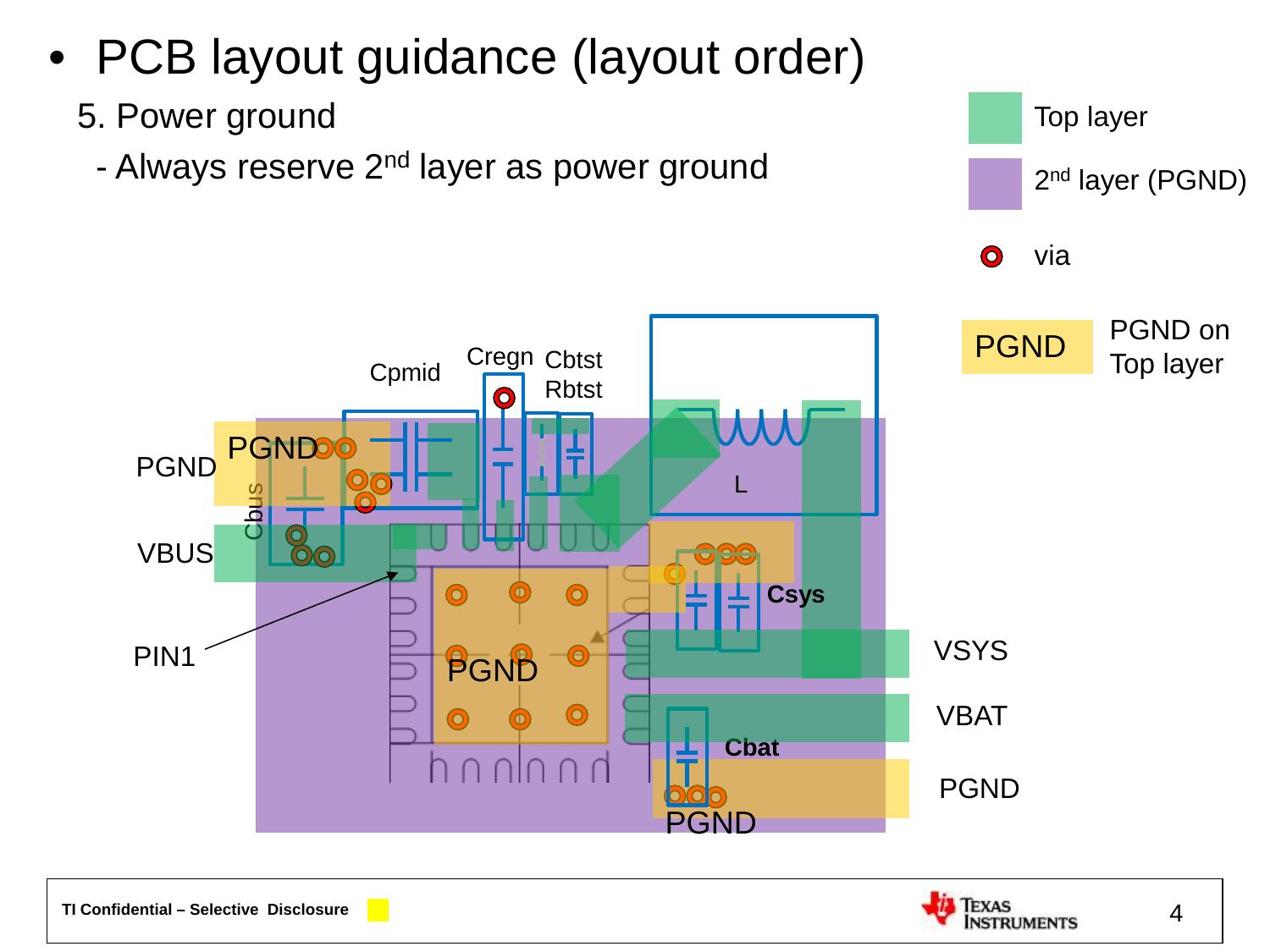

#### **Connect AGND-PGND with a 0Ω shunt or copper**

**There is no big current flowing through the joint point. The joint point can be a thermal via or a copper pour underneath the bq2419x.**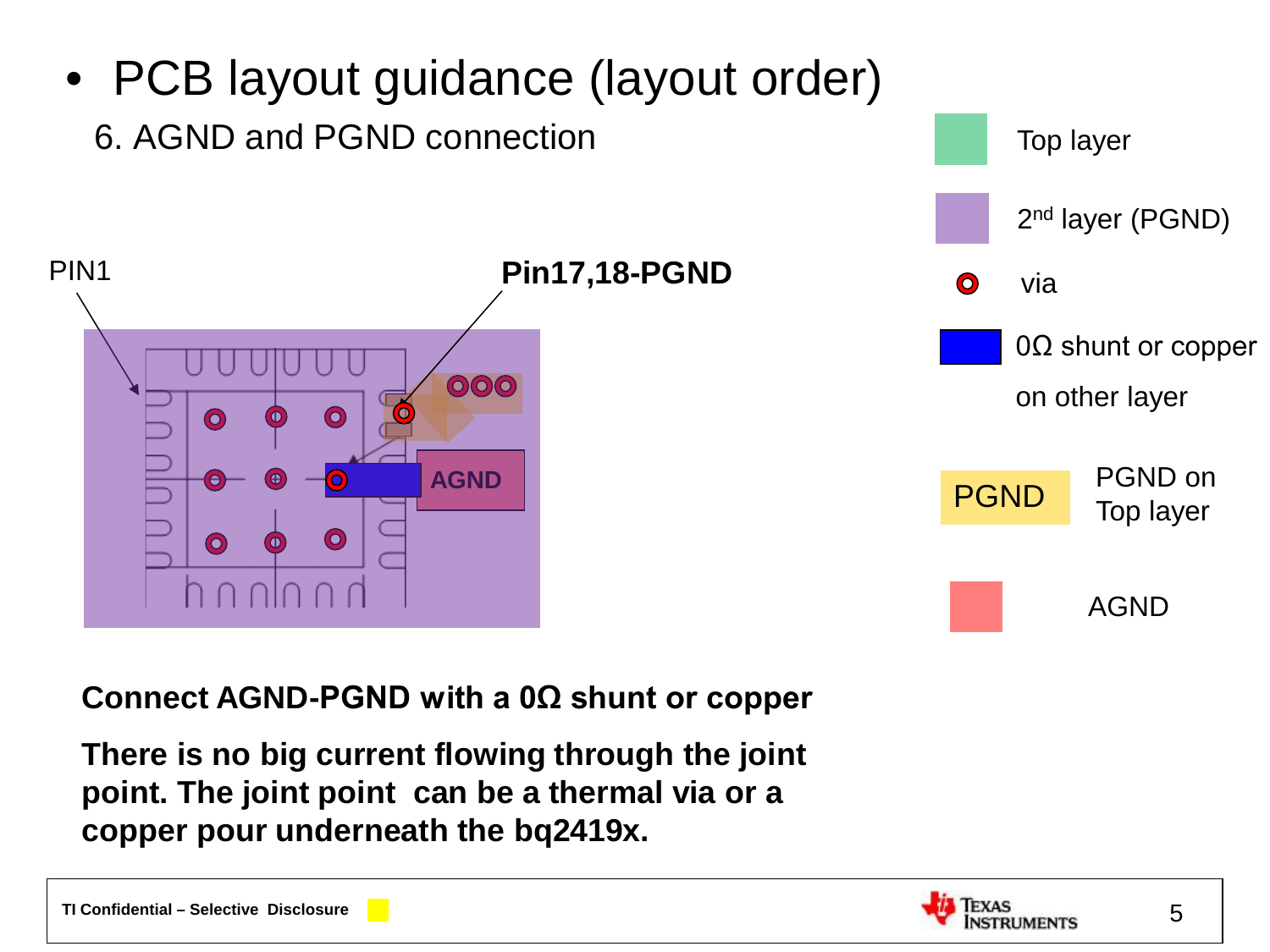**bq2589x/ bq2419x / 29x**

**EMI Recommendations**

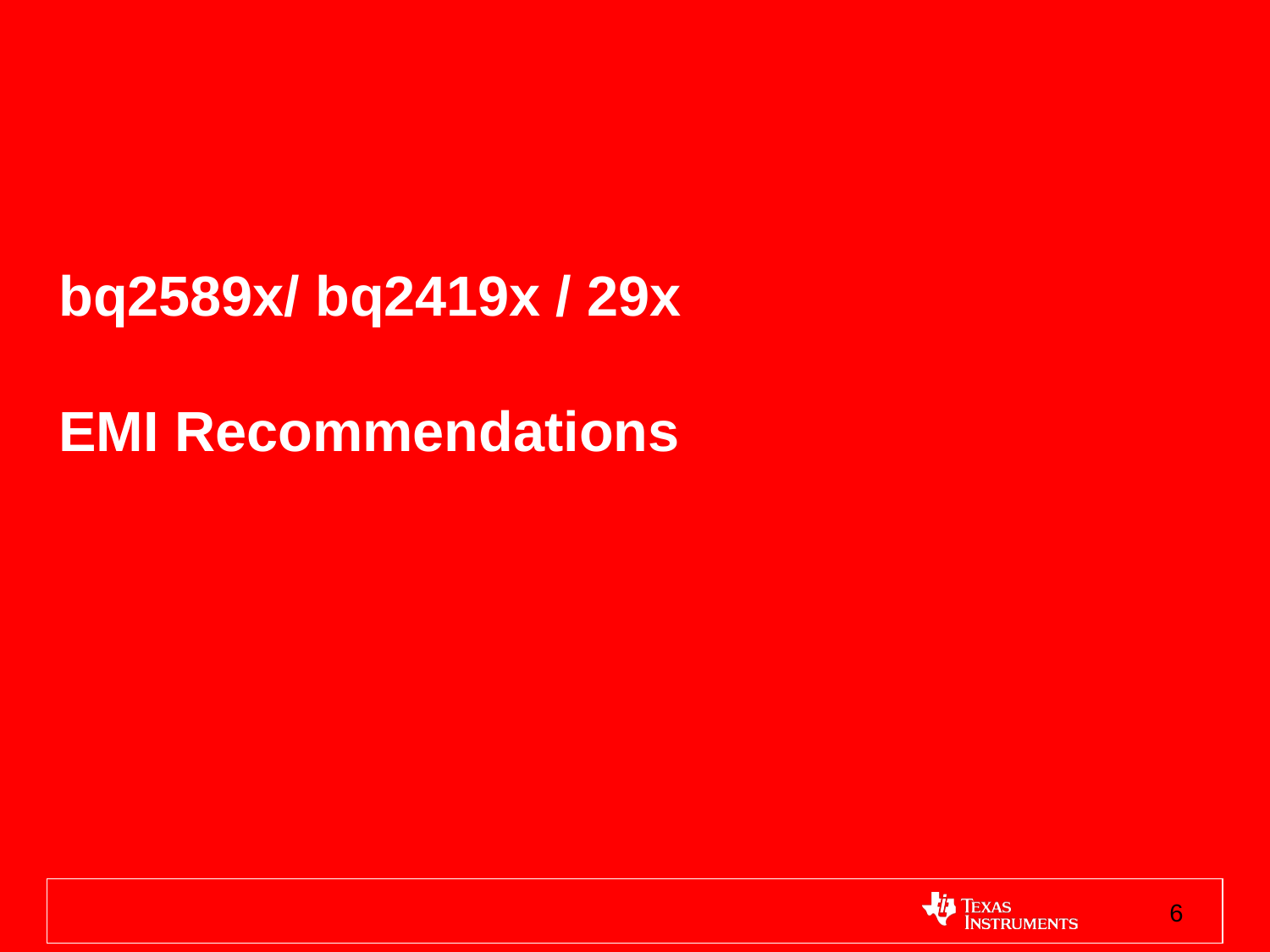## **Layout Techniques to Control EMI**

- 1. Reduce the EMI source
- 2. Eliminate transmitting source
- 3. Trap radiated EMI

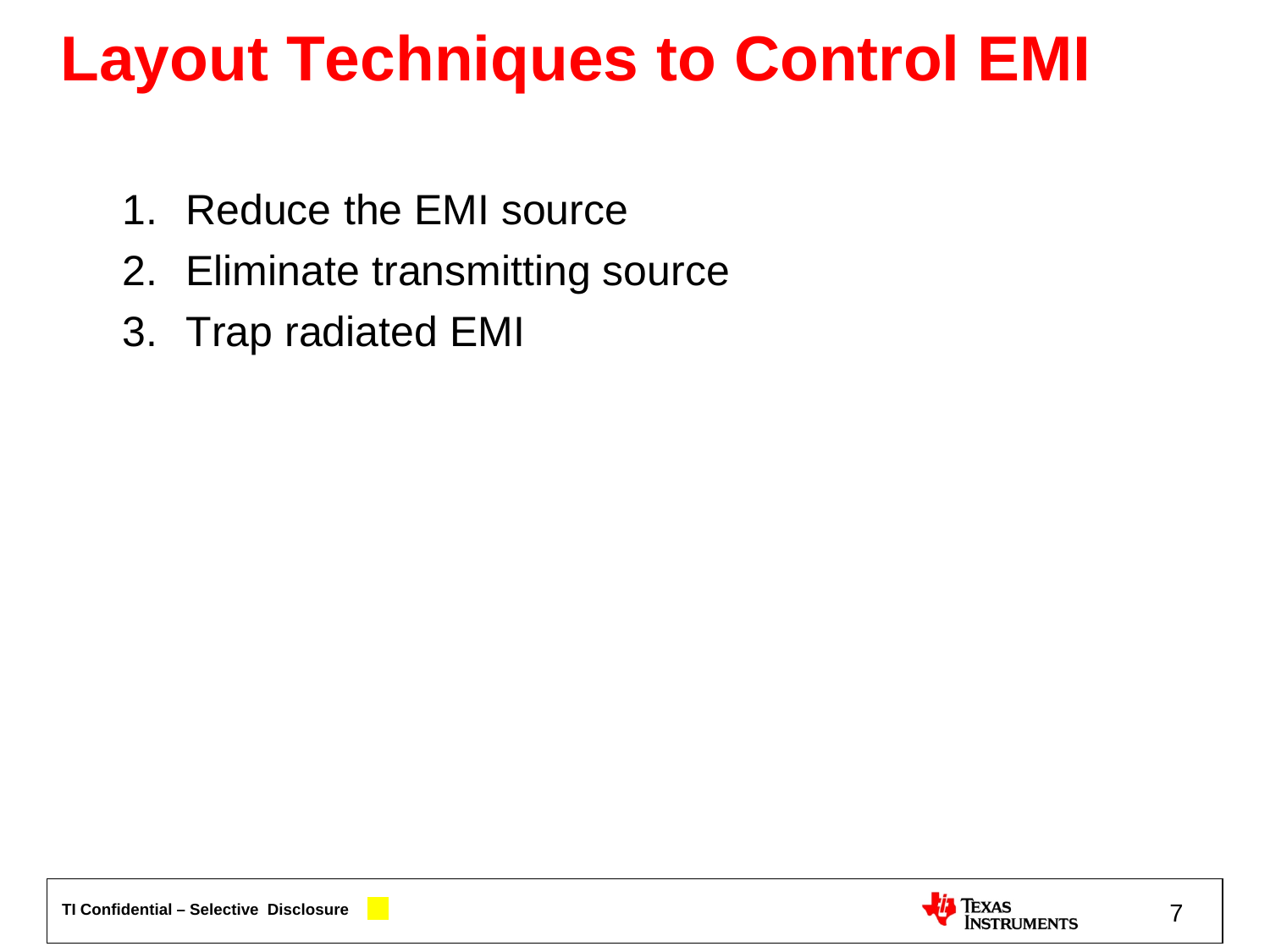## **Reduce EMI Source**

- Maximize continuous PGND plane on top layer to decoupling capacitors of key nodes (SW, PMID, BAT, SYS)
	- Isolated PGND plane cannot suppress EMI effectively.
- Tie PGND pin directly to PowerPad using top layer
- Use 2<sup>nd</sup> layer as PGND with plenty of VIAs to connect top and internal layer.
- Use array of VIAs to reduce VIA inductance (400nH/VIA)



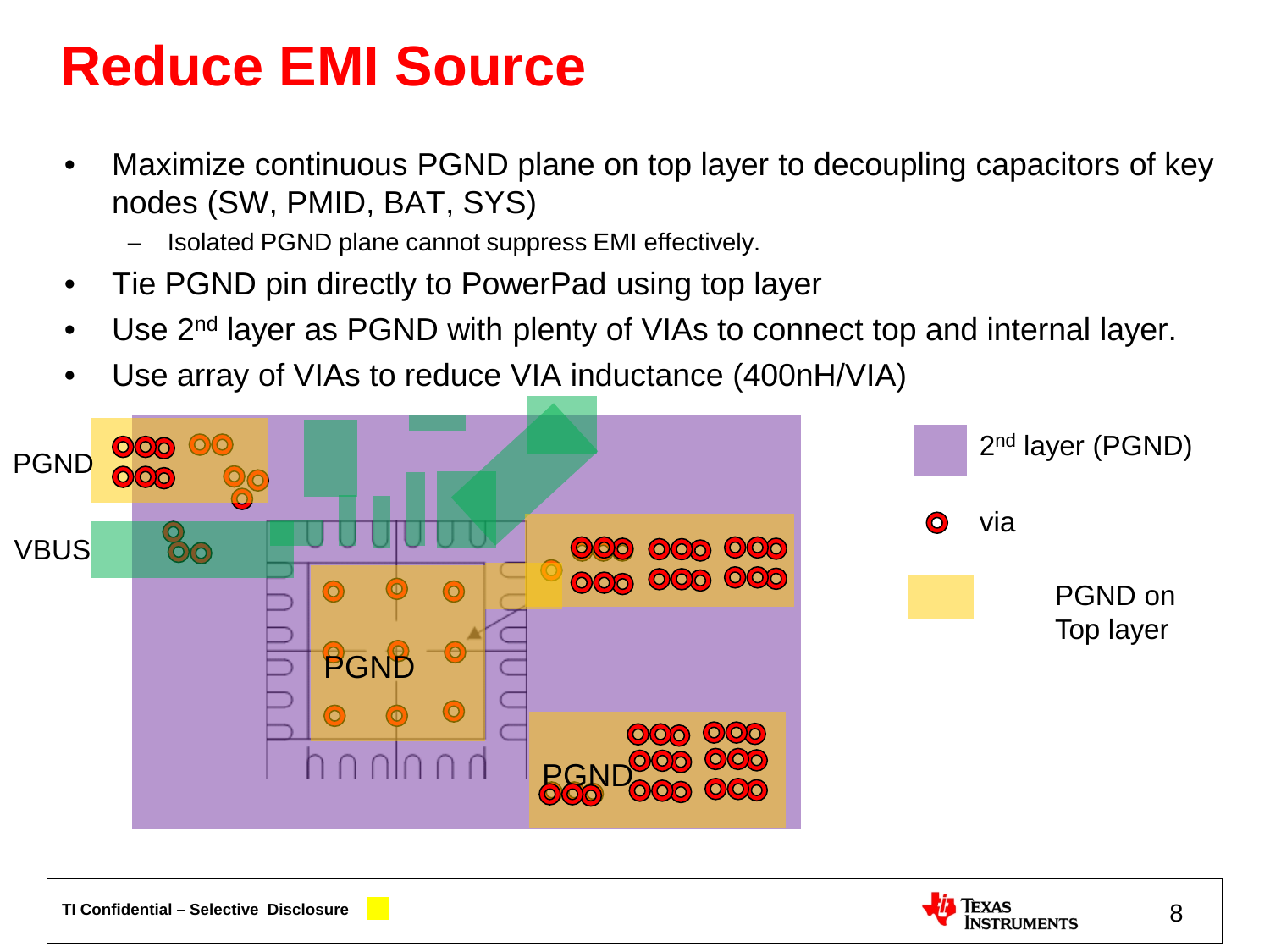### **Eliminate Transmitting Source**

- Avoid long traces close to PMID, SW, SYS nodes
- Avoid long traces at the edge of PCB



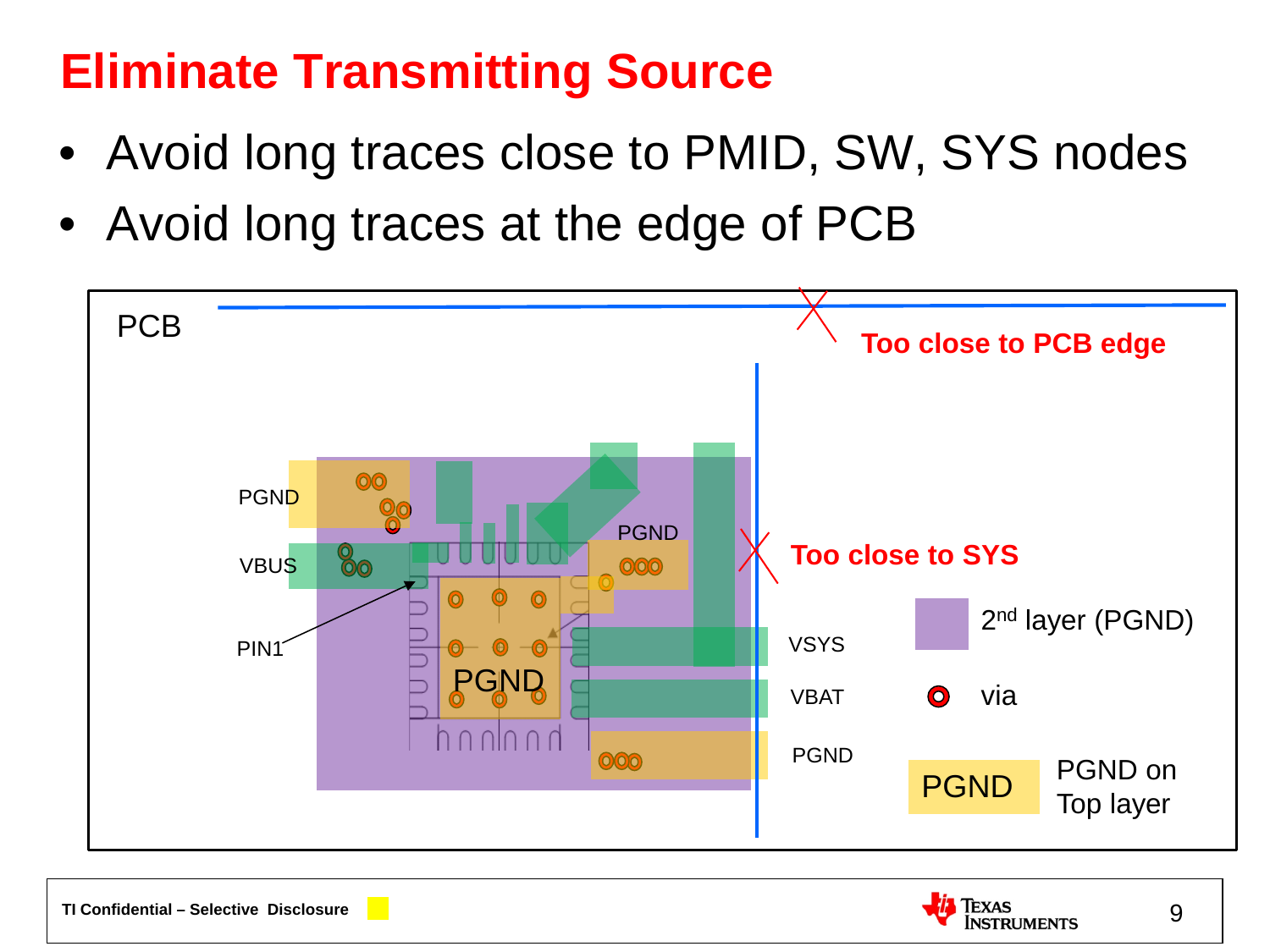### **Trap Radiated EMI**

- Use continuous PGND rings around each layer of PCB to build "faraday cage" to trap EMI leakage
- Each ring should be tied together using as much VIAs as possible to reduce PGND impedance
- No signal should be routed outside of the PGND

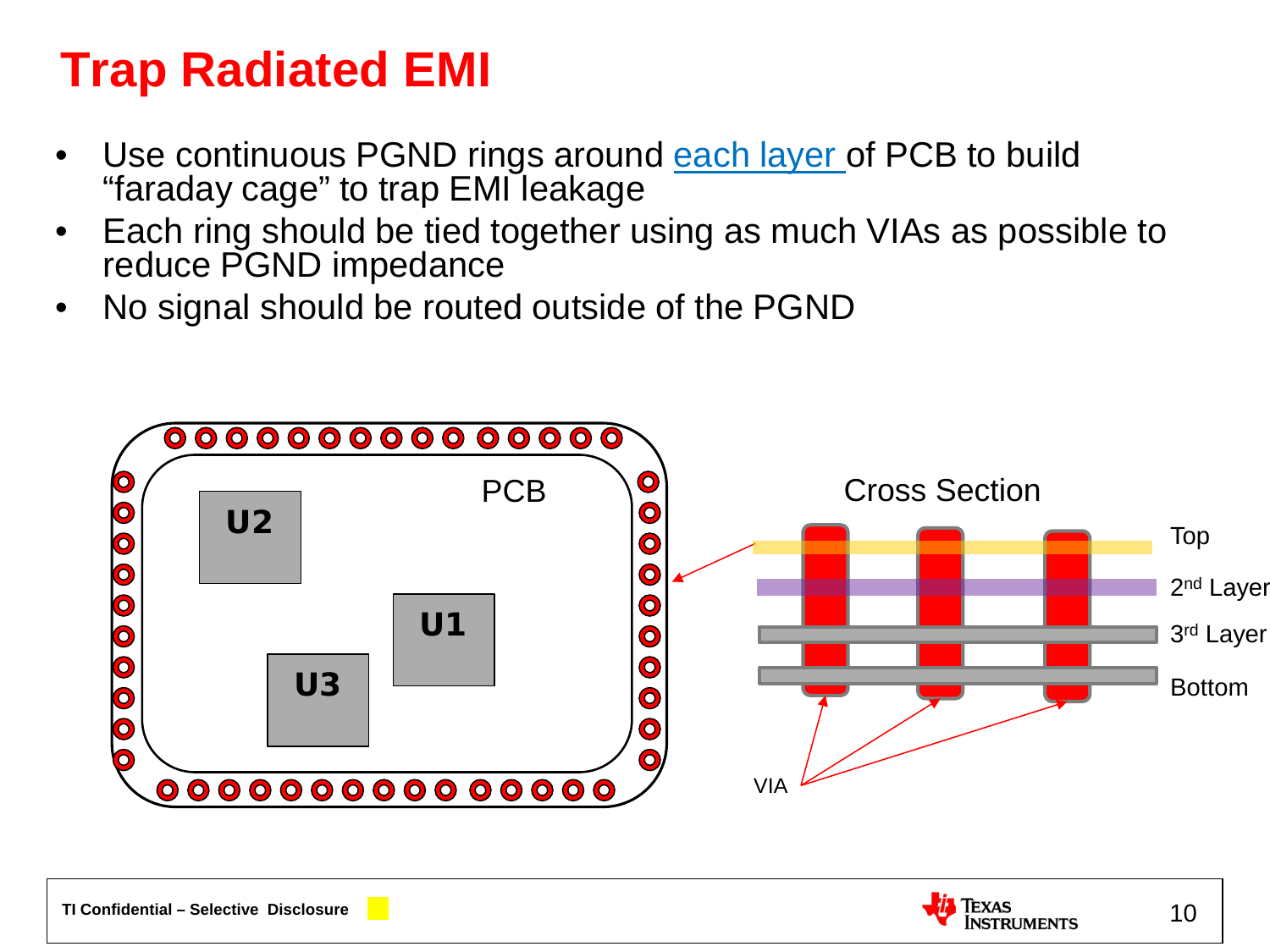# **EMI Suppression Components**

#### 1. Add 1nF PMID, SYS, VBUS (opt.), BAT (opt.)

- Use high frequency cap that works effectively between 100MHz and 200MHz range to return high frequency noise to ground.
- Recommend X7R 1nF (0402) which typically has > 300M resonant frequency. Please check with vendor for impedance response.

#### 2. Slower SW node switching slew rate

- Resistor footprint at BTST to adjust slew rate if needed.
- Resistor can range from 0 $\Omega$  to 10 $\Omega$  without performance impact. Higher resistor value (slower slew rate) can adversely affect converter efficiency.
- Refer to "bq241xx EMI Consideration" for details

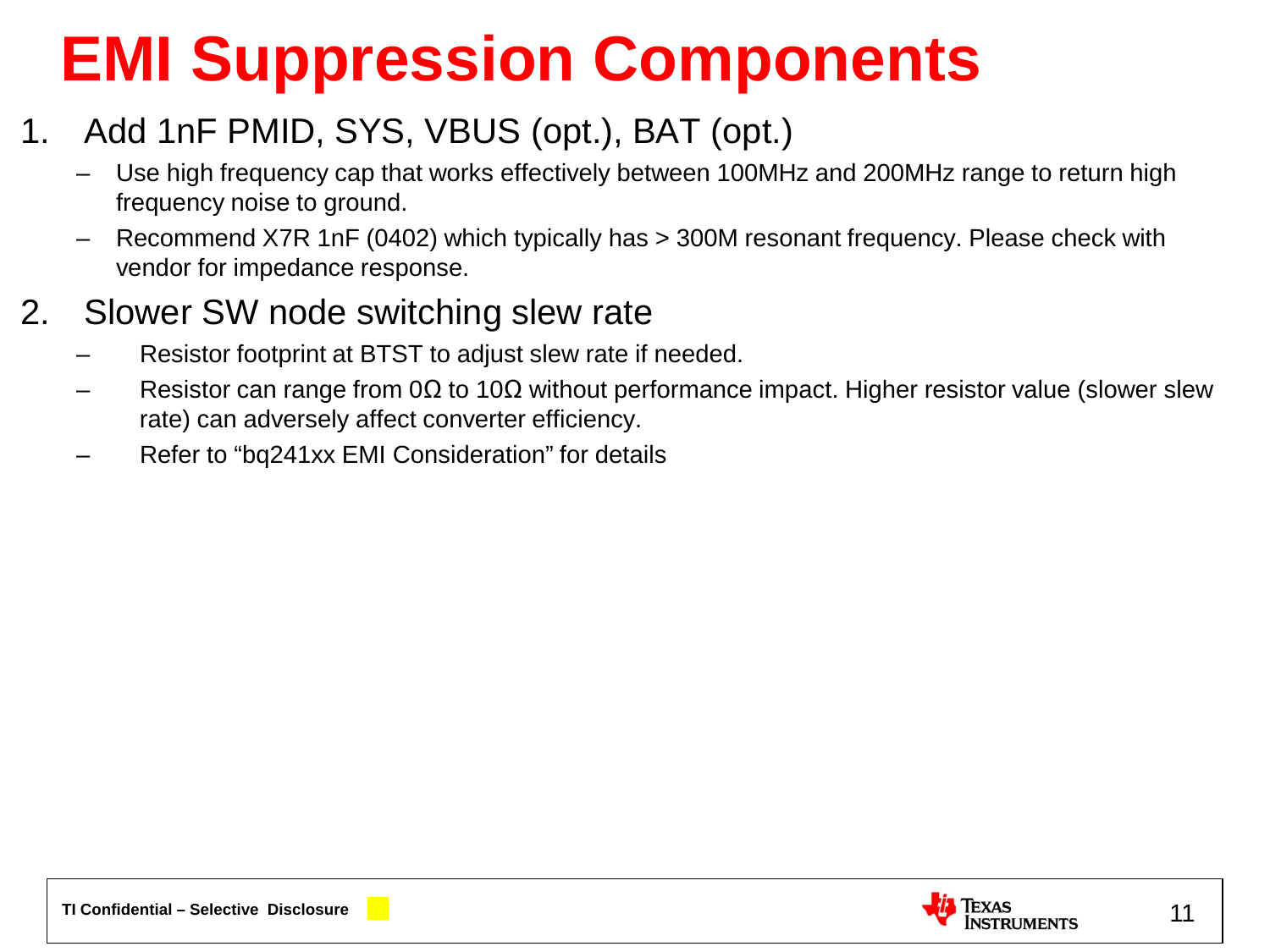# **EMI Suppression Components**

#### *Advanced Techniques*

- 1. Use Snubber to reduce EMI
	- Snubber (resistor & capacitor) footprint at SW to control EMI source
	- Components must be placed closest to SW to be effective
	- Use R=1Ω & C=15nF as reference value

#### 2. Use EMI bead to reduce EMI

- EMI Bead footprint at VBUS and PMID to suppress EMI
- EMI beads selected must be able to handle high power with high impedance between 100MHz and 200MHz to effectively filter EMI at required FCC frequency range.

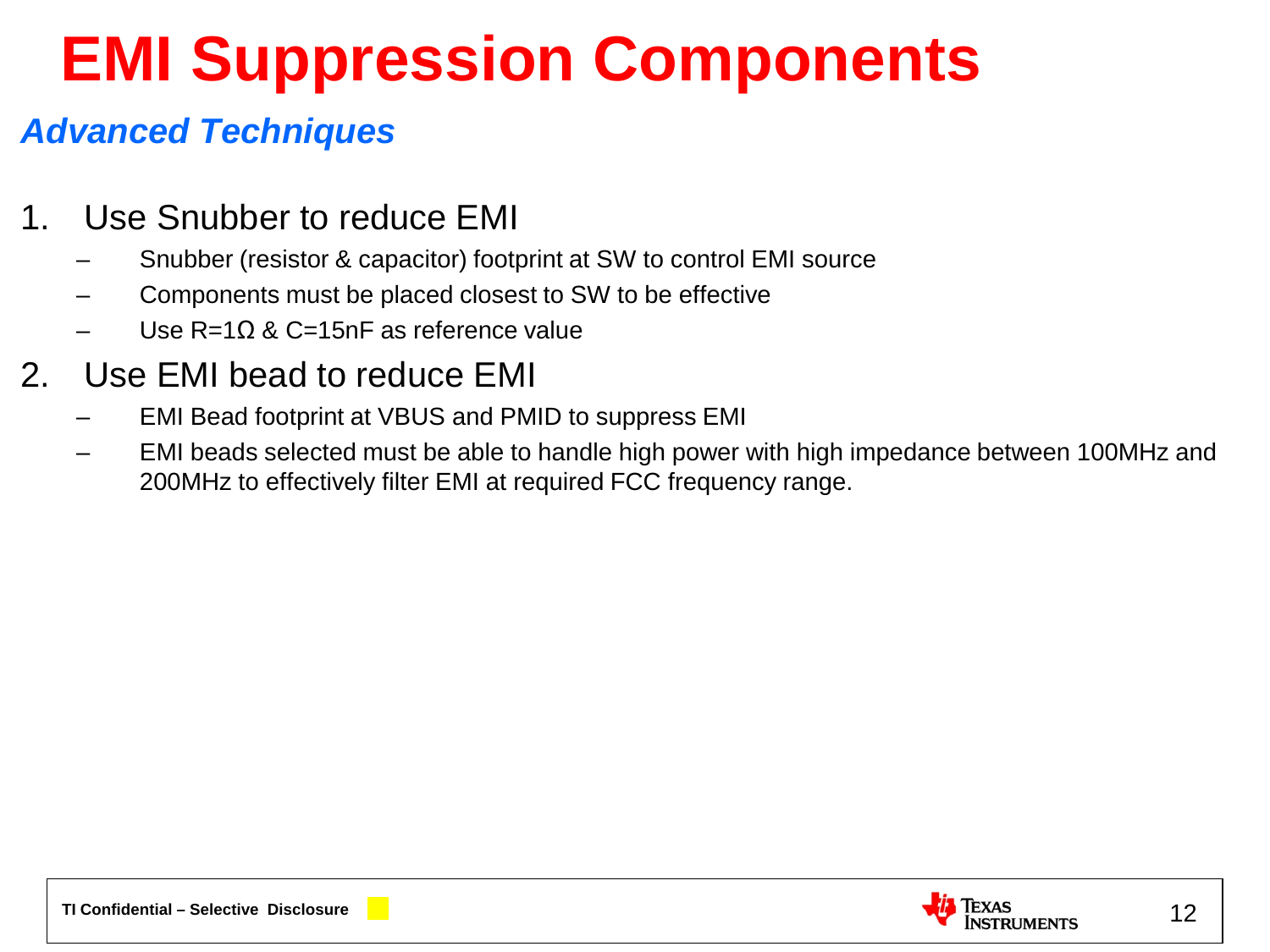## **Effect of adding RC snubber**

- RC summer on SW is an effective way to reduce the EMI. One example is on the next page with a snubber 2.7ohm and 680pF. It is a tradeoff of EMI improvement and <1% efficiency reduction.
- Design of the snubber: Use oscilloscope with high bandwidth and find small ringing with cycle time ~3nS (~330MHz). After adding 470nF, the waveform is as 05 with 5.6ns cycle time and much higher amplitude (add cap only on SW induces high amplitude ringing). Refer to: [https://www.fairchildsemi.com/application](https://www.fairchildsemi.com/application-notes/AN/AN-4162.pdf)[notes/AN/AN-4162.pdf](https://www.fairchildsemi.com/application-notes/AN/AN-4162.pdf)



 Another app notes: http://www.ti.com/lit/an/slva255/slva255.pdf The parasitic capacitance and inductance are calculated as 660pF and 1.2nH.

The snubber capacitance is about 1 to 3 times of the parasitic capacitance in our tests. The snubber can be 1ohm and 2.2nF snubber. Try several different combinations to get the best results.

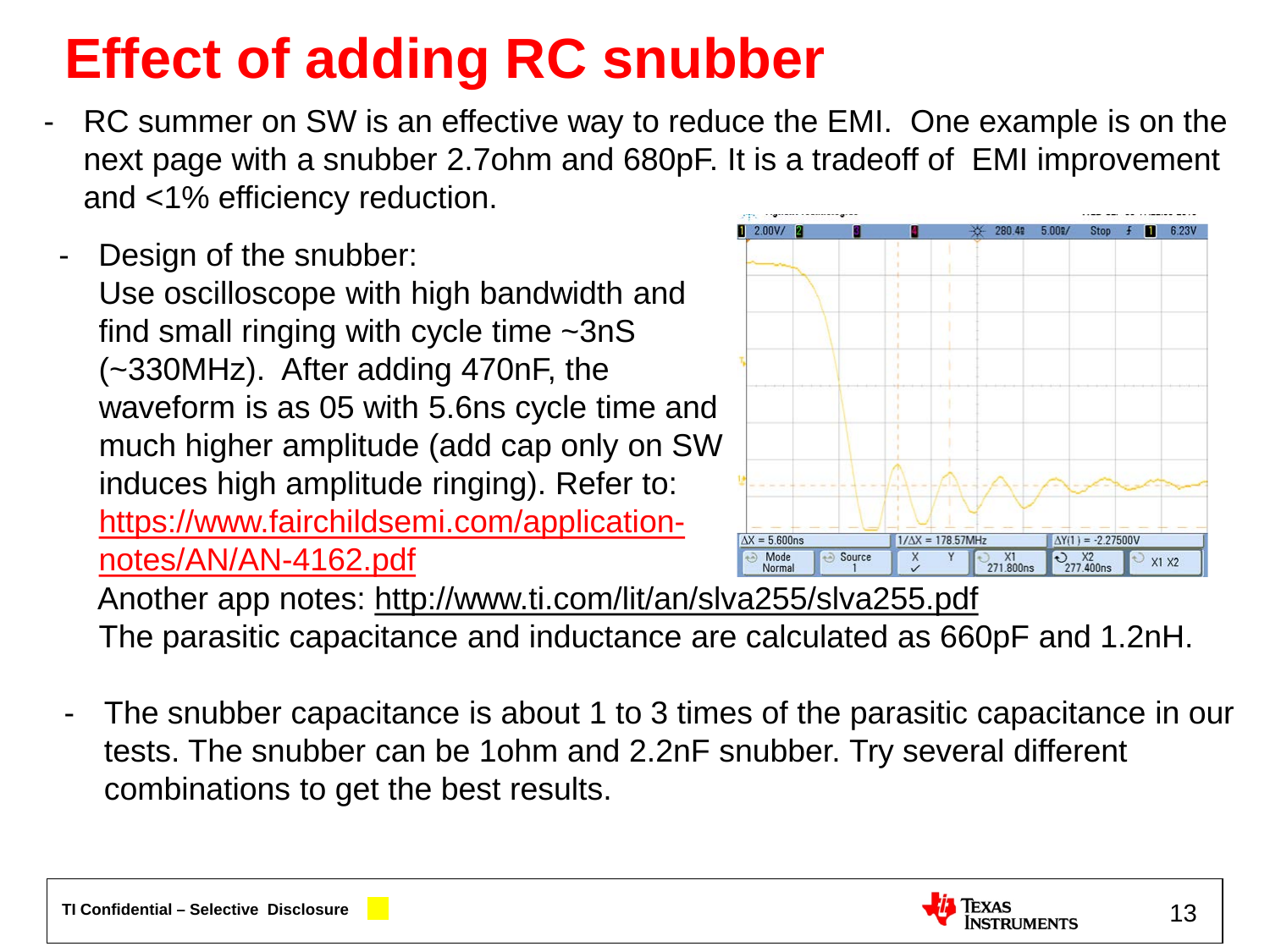## **Effect of adding RC snubber**

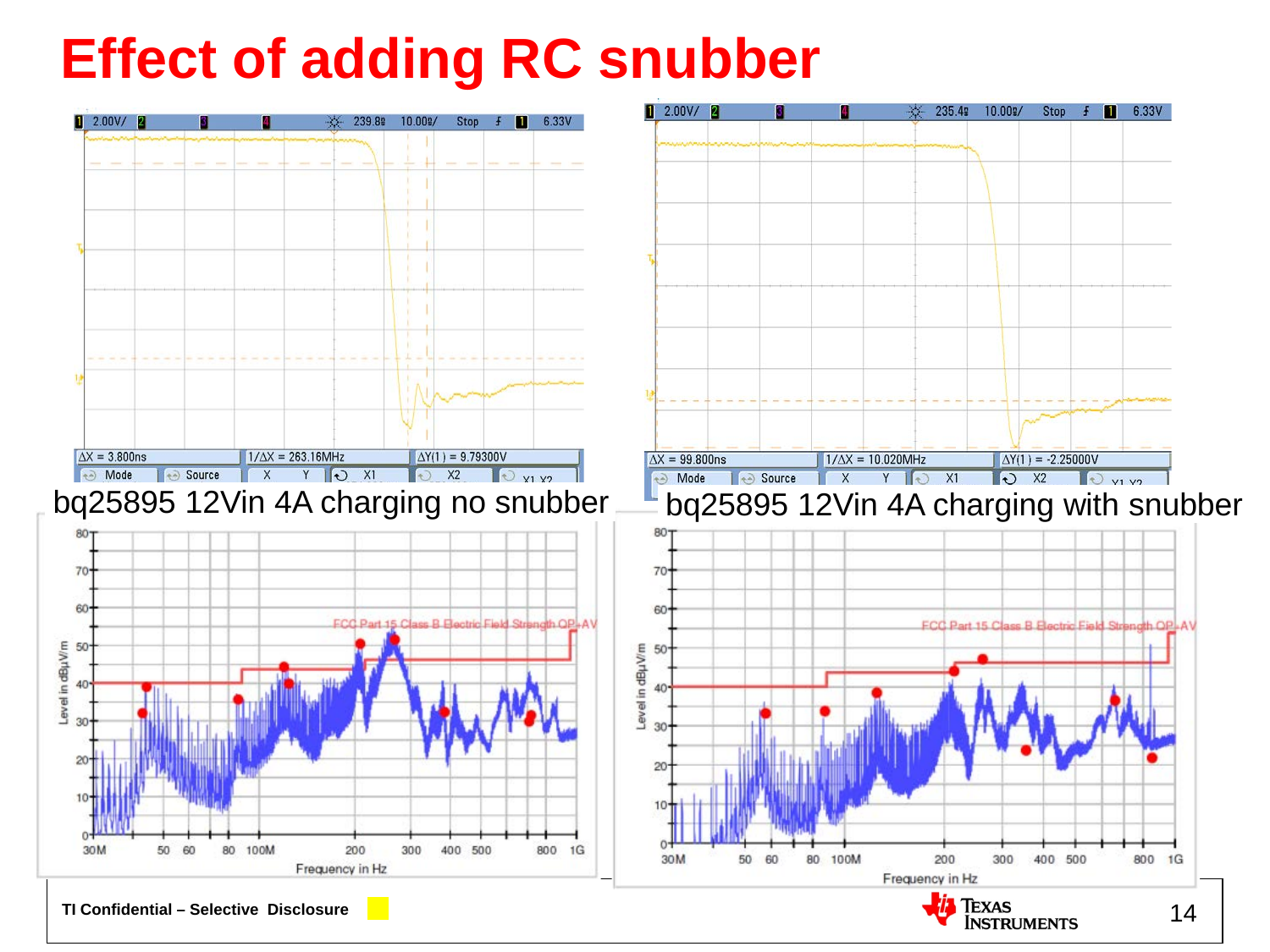### **EMI Suppression Components**